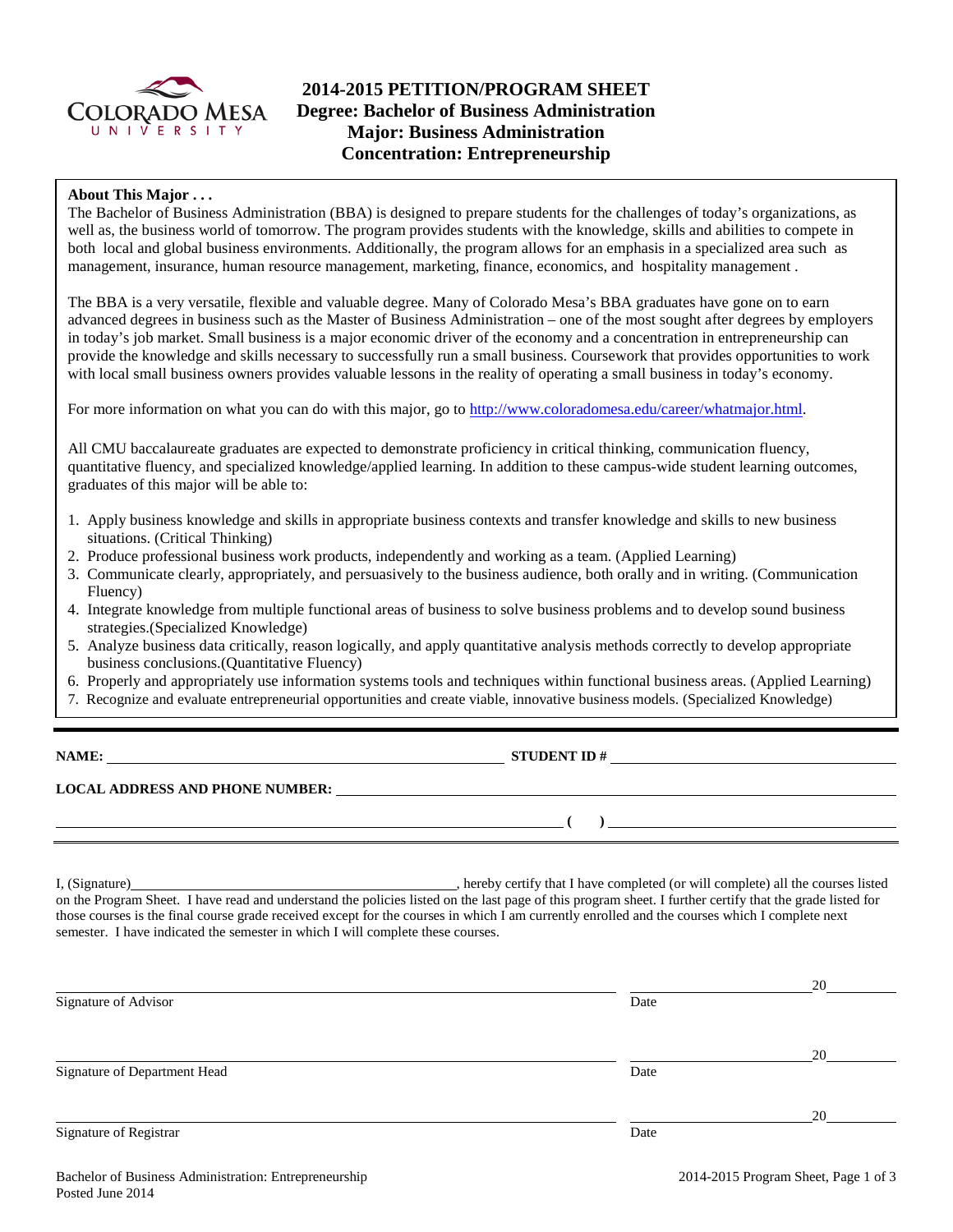# **Students should work closely with a faculty advisor when selecting and scheduling courses prior to registration.**<br>
Degree Requirements: <br>
Course No Title

Degree Requirements:

- **120** semester hours total (Students must complete a minimum of 30 of the last 60 hours of credit at CMU, with at least 15 semester hours in major discipline courses numbered 300 or higher).
- 40 upper division credits (A minimum of 15 taken at the 300-400 course levels within the major at CMU).
- 2.00 cumulative GPA or higher in all CMU coursework
- 2.00 cumulative GPA or higher in coursework toward the major content area
- Pre-collegiate courses (usually numbered below 100) cannot be used for graduation.
- When filling out the program sheet a course can be used only once.
- A student must follow the CMU graduation requirements either from 1) the program sheet for the major in effect at the time the student officially declares a major; or 2) a program sheet for the major approved for a year subsequent to the year during which the student officially declares the major and is approved for the student by the department head. Because a program may have requirements specific to the degree, the student should check with the faculty advisor for additional criteria. It is the student's responsibility to be aware of, and follow, all requirements for the degree being pursued. Any exceptions or substitutions must be approved by the student's faculty advisor and Department Head.
- See the "Undergraduate Graduation Requirements" in the catalog for additional graduation information.

**GENERAL EDUCATION REQUIREMENTS** (31 semester hours) See the current catalog for a list of courses that fulfill the requirements below. If a course is on the general education list of options and a requirement for your major, you must use it to fulfill the major requirement and make a different selection within the general education requirement.

Course No Title Sem.hrs Grade Term/Trns

**English** (6 semester hours, must receive a grade of "C" or better and must be completed by the time the student has 60 semester hours.) ENGL 111 English Composition 3 ENGL 112 English Composition 3

**Math:** (3 semester hours, must receive a grade of "C" or better, must be completed by the time the student has 60 semester hours.)<br>MATH 113 College Alegbra  $4*$ 

MATH 113 College Alegbra

\*3 credits apply to the General Ed requirements and 1 credit applies to elective credit

\_\_\_\_\_\_ \_\_\_\_ \_\_\_\_\_\_\_\_\_\_\_\_\_\_\_\_\_\_\_\_\_\_\_\_ \_\_\_\_ \_\_\_\_\_ \_\_\_\_\_\_\_\_

**Humanities** (3 semester hours)

|  | <b>Social and Behavioral Sciences</b> (6 semester hours)<br>ECON 201 Principles of Macroeconomics 3 |  |  |
|--|-----------------------------------------------------------------------------------------------------|--|--|
|  | ECON 202 Principles of Microeconomics 3                                                             |  |  |
|  | <b>Natural Sciences</b> (7 semester hours, one course must include a lab)                           |  |  |
|  |                                                                                                     |  |  |
|  | <b>History</b> (3 semester hours)                                                                   |  |  |

\_\_\_\_\_\_ \_\_\_\_ \_\_\_\_\_\_\_\_\_\_\_\_\_\_\_\_\_\_\_\_\_\_\_\_ \_\_\_\_ \_\_\_\_\_ \_\_\_\_\_\_\_\_

**Fine Arts** (3 semester hours)

Sem.hrs Grade Term/Trns **OTHER LOWER DIVISION REQUIREMENTS** (6 semester hours) **Kinesiology** (3 semester hours) KINE 100 Health and Wellness 1 \_\_\_\_\_ \_\_\_\_\_\_\_\_ KINA 1\_\_\_\_ \_\_\_\_\_\_\_\_\_\_\_\_\_\_\_\_\_\_\_\_\_\_\_\_ 1 \_\_\_\_\_ \_\_\_\_\_\_\_\_ KINA  $1 \qquad \qquad$   $\qquad \qquad$   $\qquad \qquad$   $\qquad \qquad$   $\qquad \qquad$   $\qquad \qquad$   $\qquad \qquad$   $\qquad \qquad$   $\qquad \qquad$   $\qquad \qquad$   $\qquad \qquad$   $\qquad \qquad$   $\qquad \qquad$   $\qquad \qquad$   $\qquad \qquad$   $\qquad \qquad$   $\qquad \qquad$   $\qquad \qquad$   $\qquad \qquad$   $\qquad \qquad$   $\qquad \qquad$   $\qquad \qquad$   $\qquad \qquad$   $\qquad \qquad$ 

**Applied Studies** (3 semester hours)

**FOUNDATION COURSES** (17 semester hours) These courses, plus ECON 201 & 202 and Gen Ed English & Math requirements must be completed within the student's first 60 hours.

\_\_\_\_\_\_ \_\_\_\_ \_\_\_\_\_\_\_\_\_\_\_\_\_\_\_\_\_\_\_\_\_\_\_\_ \_\_\_\_ \_\_\_\_\_ \_\_\_\_\_\_\_\_

|          | completed within the student's first by hours. |   |  |
|----------|------------------------------------------------|---|--|
| ACCT 201 | Principles of Financial Acctg                  |   |  |
| ACCT 202 | Principles of Managerial Acctg 3               |   |  |
| BUGB 105 | Freshman Business Seminar                      |   |  |
| BUGB 211 | <b>Business Communications</b>                 | 3 |  |
| CISB 101 | Business Inform. Technology                    |   |  |
|          | or CISB 205 Advanced Business Software         | 3 |  |
| CISB 241 | Intro to Business Analysis                     |   |  |
|          | or STAT 200 Probability and Statistics         | 3 |  |

## **BACHELOR OF BUSINESS ADMINISTRATION:**

#### **ENTREPRENEURSHIP CONCENTRATION REQUIREMENTS** (63 semester hours).

### **Business Administration Core** (33 semester hours)

| <b>BUGB 349</b> | Legal Environment of Business 3            |   |  |
|-----------------|--------------------------------------------|---|--|
| BUGB 401        | <b>International Business</b>              |   |  |
| CISB 210        | <b>Fundamentals of Info Systems</b>        | 3 |  |
| FINA 301        | <b>Managerial Finance</b>                  | 3 |  |
| MANG 201        | Principles of Management                   | 3 |  |
| MANG 301        | Organizational Behavior                    | 3 |  |
| MANG 371        | Human Resource Management 3                |   |  |
| MANG 471        | <b>Operations Management</b>               |   |  |
| MANG 491        | <b>Business Strategy</b>                   |   |  |
| MARK 231        | Principles of Marketing                    | 3 |  |
| MARK 350        | <b>Marketing Research</b>                  |   |  |
|                 | or CISB 341 Quantitative Decision Making 3 |   |  |
|                 | or MANG 341 Quantitative Decision Making 3 |   |  |
|                 |                                            |   |  |

#### **Entrepreneurship Concentration Courses** (30 semester hours)

| <b>Entrepreneurship Nucleus</b> (15 semester hours) |                                           |   |  |  |
|-----------------------------------------------------|-------------------------------------------|---|--|--|
| <b>MANG 300</b>                                     | <b>Small Business Management</b>          |   |  |  |
| <b>MANG 401</b>                                     | <b>Small Business Consulting</b>          | 3 |  |  |
| <b>MANG 450</b>                                     | Entrepreneurship                          |   |  |  |
| <b>FINA 401</b>                                     | <b>Entrepreneurial Finance</b>            | 3 |  |  |
| ACCT 311                                            | Adv. Managerial Accounting                | 3 |  |  |
| or CISB 305                                         | Solving Problems w/Spreadsheet 3          |   |  |  |
|                                                     | or CISB 460 Electronic Commerce Systems 3 |   |  |  |
| or MANG 372 Employee Assessment                     |                                           |   |  |  |
| or MARK 332 Promotion                               |                                           |   |  |  |

**Concentration Electives** (15 semester hours) Choose 15 hours that complement the nucleus or choose a nucleus of a second Concentration. **At least 1 hour must be upper division**

\_\_\_\_\_\_ \_\_\_\_ \_\_\_\_\_\_\_\_\_\_\_\_\_\_\_\_\_\_\_\_\_\_\_\_ \_\_\_\_ \_\_\_\_\_ \_\_\_\_\_\_\_\_ \_\_\_\_\_\_ \_\_\_\_ \_\_\_\_\_\_\_\_\_\_\_\_\_\_\_\_\_\_\_\_\_\_\_\_ \_\_\_\_ \_\_\_\_\_ \_\_\_\_\_\_\_\_ \_\_\_\_\_\_ \_\_\_\_ \_\_\_\_\_\_\_\_\_\_\_\_\_\_\_\_\_\_\_\_\_\_\_\_ \_\_\_\_ \_\_\_\_\_ \_\_\_\_\_\_\_\_ \_\_\_\_\_\_ \_\_\_\_ \_\_\_\_\_\_\_\_\_\_\_\_\_\_\_\_\_\_\_\_\_\_\_\_ \_\_\_\_ \_\_\_\_\_ \_\_\_\_\_\_\_\_ \_\_\_\_\_\_ \_\_\_\_ \_\_\_\_\_\_\_\_\_\_\_\_\_\_\_\_\_\_\_\_\_\_\_\_ \_\_\_\_ \_\_\_\_\_ \_\_\_\_\_\_\_\_

| <b>Electives</b> (3 semester hours of college level courses appearing on your<br>final transcript, <b>not listed above</b> to bring total semester hours to 120.) |  |
|-------------------------------------------------------------------------------------------------------------------------------------------------------------------|--|
| *MATH 113 College Algebra                                                                                                                                         |  |